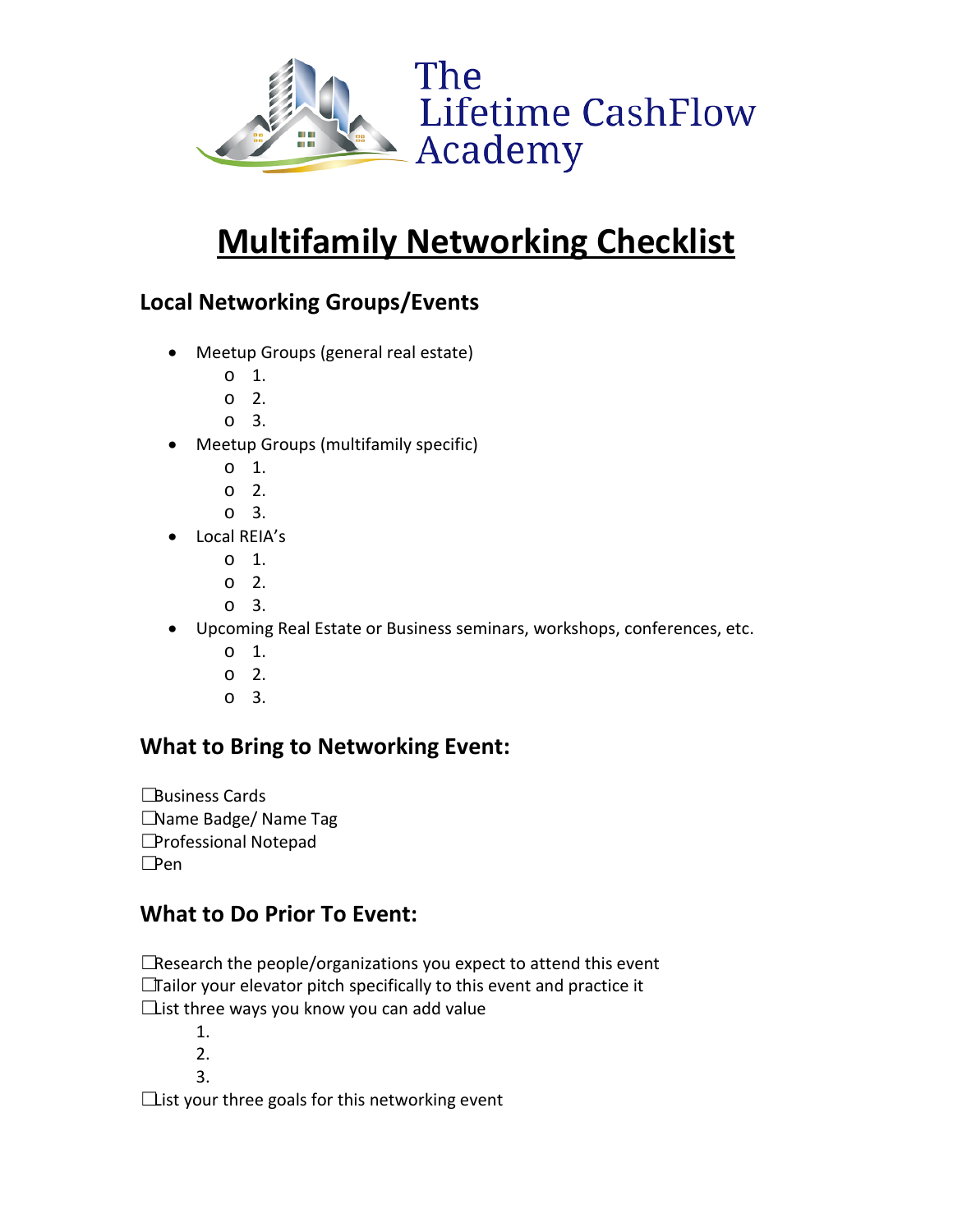



3.

 $\Box$ ist the three people you want to connect with most (if attendee list available)

The

Academy

**Lifetime CashFlow** 

1. 2.

3.

☐Come up with an "ice breaker" you're comfortable using

#### **Questions To Ask Before/Preparation:**

- What are my goals for this networking event?
- Do I have a clear sense at what I have to offer?
- How many connections do I want to make?
- How many business cards do I want to collect?
- What are my multifamily goals for this event? Find deals? Raise money? Get referrals?
- Have I practiced my elevator pitch?
- Have I listed three ways I can add value?
- Have I researched the people/organizations I expect to attend this event?
- Do I have an "ice breaker" I've practiced and am comfortable using?
- Do I know the dress code?

#### **Questions To Ask Yourself During Event:**

- Am I focusing on the person who I'm speaking with or scanning the room?
- Am I looking at my phone while talking to people?
- Am I really listening and asking questions?
- Am I avoiding being salesly and pushy?
- Am I trying to build rapport and find similar interests?
- Am I only talking about real estate? (Discuss other topics! Be fun and interesting)
- Am I writing notes on the backs of the business cards so I remember details?

#### **Action Plan For After The Event:**

 $\Box$ mmediately review your notes and add to them (don't skip this, you won't remember everything)